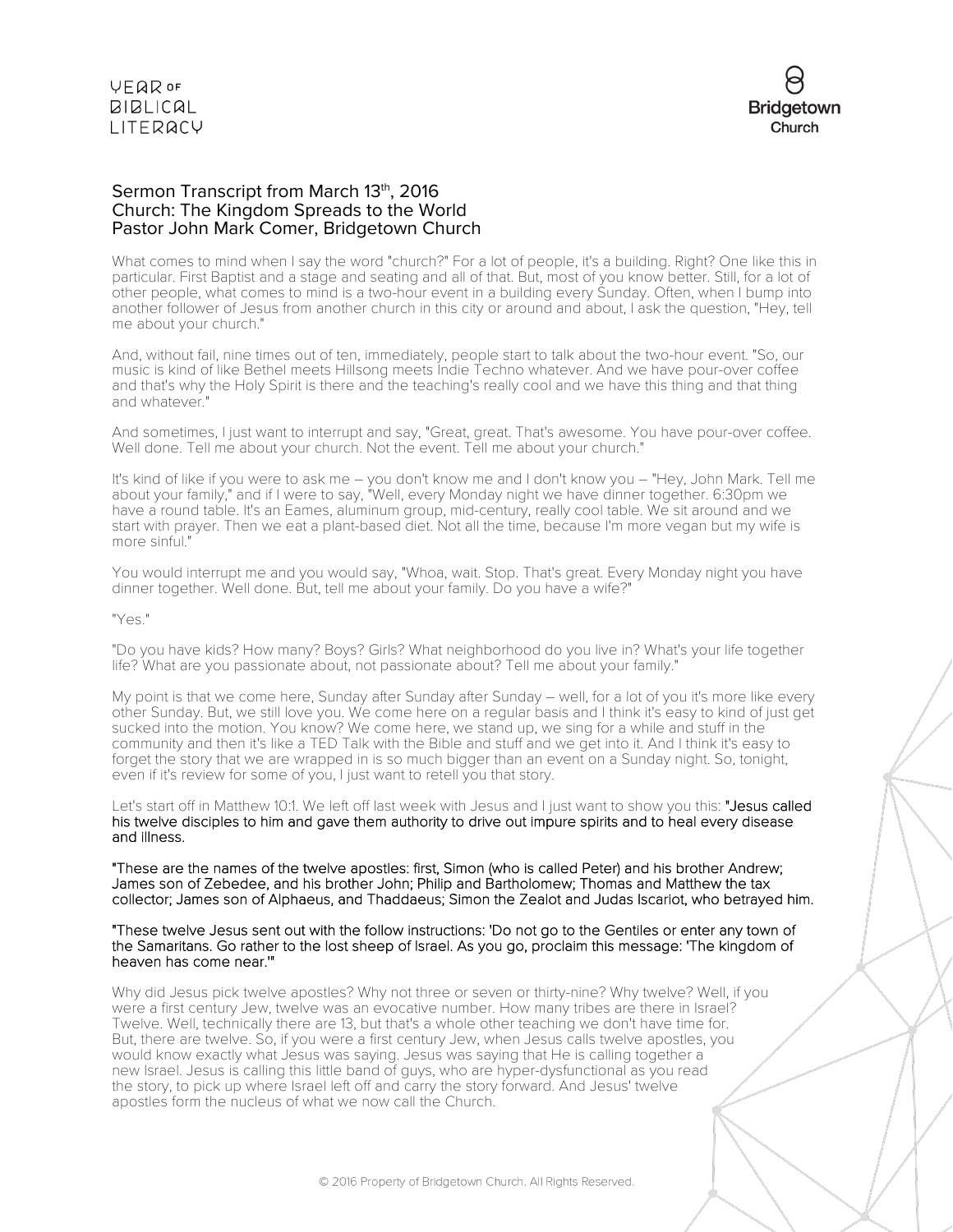Turn the page over to chapter 16. This is a story I love. Matthew 16:13, "When Jesus came to the region of Caesarea Philippi," – okay, so now this is outside of Israel in the north – "he asked his disciples," – and, in particular, we think here the disciples are the twelve – "'Who do people say the Son of Man is?'

#### "They replied," – "Son of Man," by the way, is a moniker for Jesus – "'Some say John the Baptist; others say you're Elijah; and still others, you're Jeremiah or one of the prophets.'"

Kind of back from the dead.

## "'But what about you?' he asked. 'Who do you say I am?'

### "Simon Peter answered, 'You are the Messiah, the Son of the living God.'

### "Jesus replied, 'Blessed are you, Simon son of Jonah, for this was not revealed to you by flesh and blood, but by my Father in heaven. And I tell you that you are Peter," – and then listen to this – "on this rock I will build my church, and the gates of Hades will not overcome it."

This is the first time that the word "church" is used in the New Testament. In Greek, it's the word "ecclesia." Can you say that? Well done. It's a compound word. "Ec" is a preposition. It's all over the New Testament. It means "from" or "out of." And then "clesia" kind of essentially means "called." So, more literally this word means "the called out ones." Jesus is calling out a people, a new Israel, a people no longer based on ethnicity. Hey, you're Jewish? You're in. But, now a people based on faith that Jesus is the Messiah and "the Son of the living God."

People from all over the map. In the language of Revelation at the end of the New Testament: every tribe and tongue and nation. Jew and Gentile and Russian and Chinese and American and Puerto Rican and South African. Every people group on the planet. Male, female, young, old, black, white, rich, poor, hipster, hippy and everything in between. Jesus is calling out a new humanity to spread the Kingdom of God all over the world.

And notice the language. "The gates of Hades," or, in today's language, "Hell," will not prevail or will not overcome it. You know, for years, at least growing up, I read this weird statement and I had in my mind's eye this freakish cartoon gate coming at you and it was like a horror movie. "The gates of Hades! The gates of Hell!"

But, if you think about it, are gates – imagine an ancient city, okay? Are gates offensive or defensive? Defensive. Gates don't go on the attack. At least not that I'm aware of. Gates are defensive. So, the imagery here is that the Church will spread out over every square inch of the world and take Hades straight on. And that's exactly what happens. Turn over to Acts 1. Have you ever read the book of Acts in the New Testament? So, there are four Gospels: Matthew, Mark, Luke and John. All about Jesus. And then you get to Acts and it's essentially a history book about the first three decades of the Church, and this is the next time that we read that word "ecclesia" or "Church."

Acts 1:1. Luke is the author and he writes this: "In my former book, Theophilus," – which is? Does anybody know? Yes. The Gospel of Luke. That was book one. This is book two. - "I wrote about all that Jesus..." and then listen to this language  $-$  "...began to do and to teach."

"So, my last book, what we now call the Gospel of Luke, that was about what Jesus began." And what he's saying is this next one is about what Jesus will continue to do through the Church.

Skip down to Acts 1:6: "Then they [the disciples of Jesus] gathered around him and asked him, 'Lord, are you at this time going to restore the kingdom to Israel?'"

Is it finally here? The kingdom? Like, once and for all?

### "He said to them: 'It is not for you to know the times or dates the Father has set by his own authority.'"

You've got to love Jesus. Just, no love there. None at all.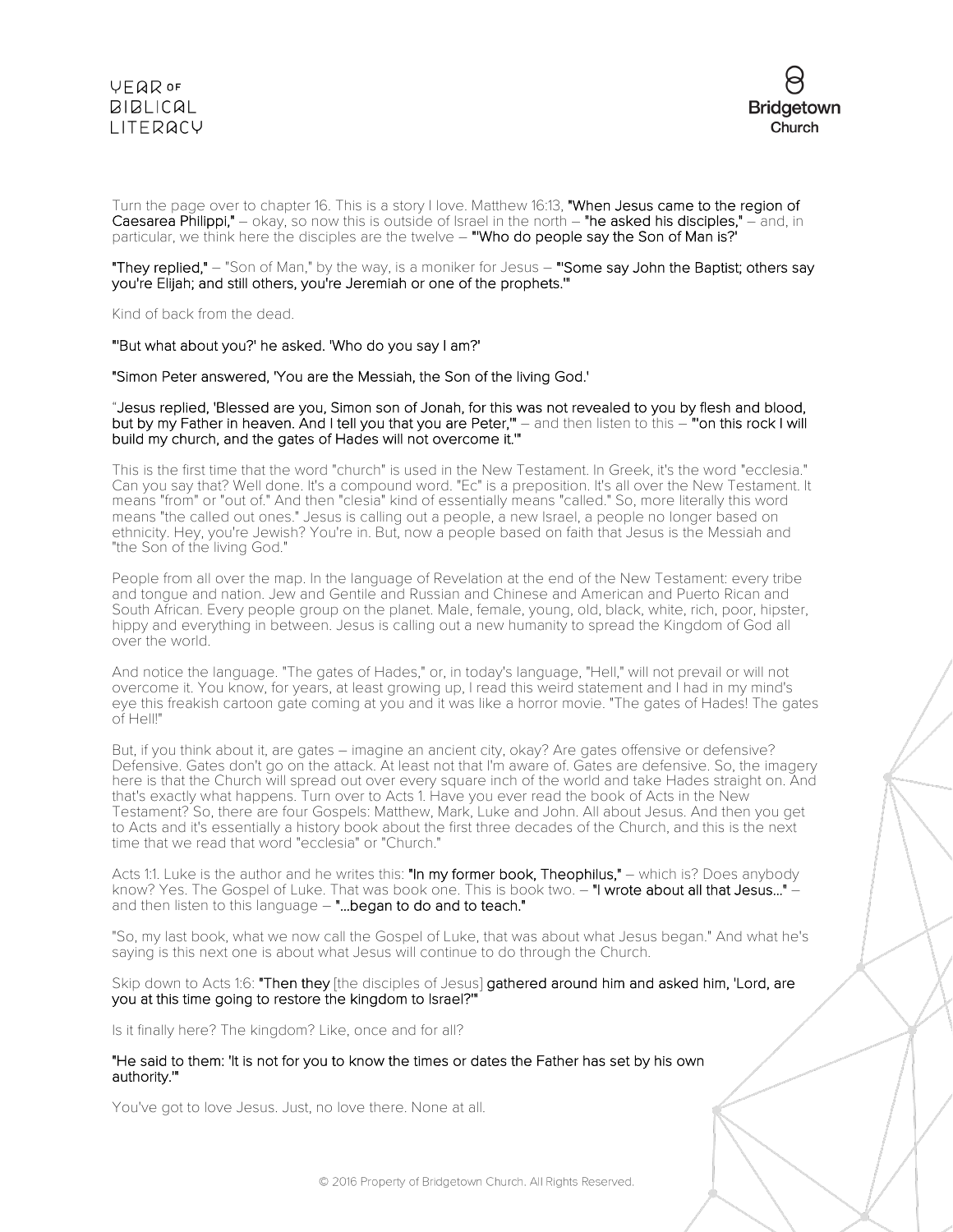



"'But,'" – and listen to this – "'you will receive power when the Holy Spirit comes on you; and you will be my **witnesses in Jerusalem,"** – the capital city of Israel – **"'and in all Judea...""** – that's the area in the south – "'and in Samaria,'" – up to the north – "'and to the ends of the earth.'

## "After he said this, he was taken up before their very eyes, and a cloud hid him from their sight."

Now, if you've ever read the book of Acts before, you know this right here is essentially a table of contents for the book. First, the Church is there in Jerusalem and it's in Jerusalem only. Right in the capital city and the urban core. It starts with a few hundred people and then it grows – we'll read that story – to thousands. But then, years later, it spreads out to Judea, all over in the south, then it makes the jump and it spreads up to Samaria where there were Jews and Gentiles. That was a huge move in Church history. And, by the end of Acts, 30 years later, it's all the way in Rome, the epicenter of the Roman empire. But, before any of this goes down, first thing's first, you will receive power when the Holy Spirit comes on you. This is a prophecy. And then, out of that, all this other stuff, to the end of the earth, will come to pass.

And that's exactly what happened. Skip down to Acts 2:1, "When the day of Pentecost came, they..." - the disciples of Jesus or the Church – "...were all together in one place. Suddenly a sound like the blowing of a violent wind came from heaven and filled the whole house where they were sitting. They saw what seemed to be tongues of fire that separated and came to rest on each of them."

This is all Hebrew imagery for the power and the presence of God.

## "All of them were filled with the Holy Spirit and began to speak in other tongues as the Spirit enabled them."

And the story goes on. So, the Church, the early followers of Jesus, are all together in Jerusalem for Pentecost. It was a Jewish feast; one of three. Pentecost was an Agrarian feast to celebrate the firstfruits of the harvest. See, you're not a farmer, for the most part. I am not. And the basic idea was that early on in the harvest, you would have a firstfruit. That first head of, I don't know. Whatever. You would have that first head of corn or that first head of grain... do you call it a head? Whatever. You would have it and it was a sign of what's coming. One, two, three, four, five. But, eventually, there's an entire field or field after field all coming behind it. So, you would come together in Jerusalem and celebrate and thank God for the harvest that was going to come.

This feast, over the years, became symbolic for way more than agriculture. It became symbolic for how the Kingdom of God was going to come one day in the future and, with it, the Holy Spirit. So, when the Holy Spirit comes on Pentecost, it's not random or haphazard. This is on purpose. This is God's way of saying, "Listen, what you, Israel, have been waiting for for hundreds of years is finally here."

And the first thing, notice, that the Spirit does is form a community. Skip down to the end of chapter 2. So, a long, drawn out chapter. Spirit comes. Peter stands up in front of the city of Jerusalem and he starts to preach the Gospel, that Jesus is the King, the Kingdom of God is here. And then, at the very end, we read this:

#### Acts 2:41, "Those who accepted his message were baptized, and about three thousand were added to their number that day."

So, megachurch over night. That's crazy.

"They devoted themselves..." – and I love this glimpse. In one paragraph, we read a glimpse of the Church.

"They devoted themselves to the apostles' teaching..." – kind of what I'm on about right now – "...and to fellowship [or deep relationships and community], to the breaking of bread..." - we think that's a euphemism for "the table" – "and to prayer. Everyone was filled with awe at the many wonders and signs performed by the apostles."

So, the Holy Spirit had free reign to move.

"All the believers were together..." – like, there's all sorts of love – "...and had everything in common."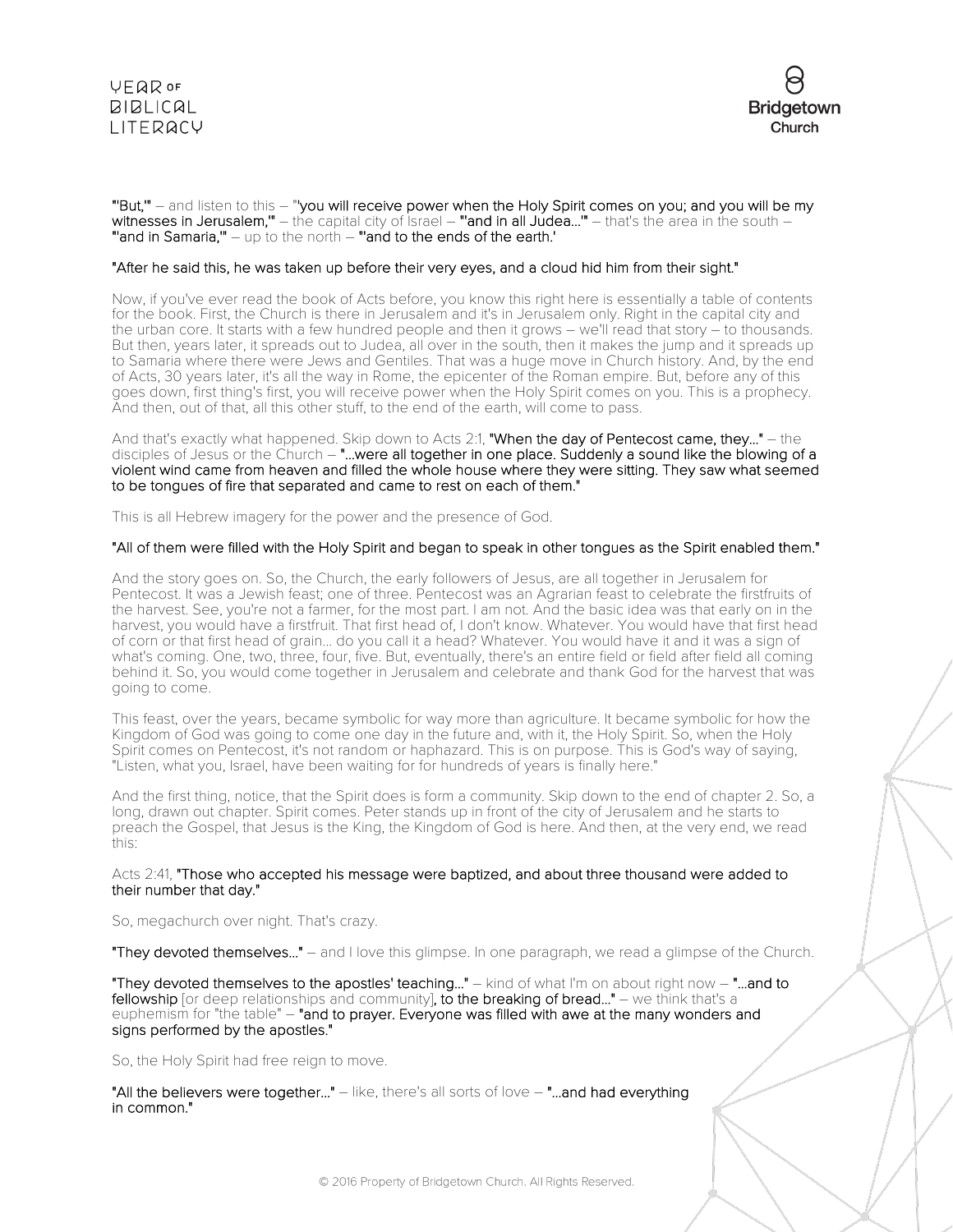

Meaning they sold property and possessions to give to anyone who had need. "Hey, you need money? Here. You need this? Here. You need a car? Here. You need a rental? Here."

## "Every day they continued to meet together in the temple courts."

So, thousands of people all together.

"They broke bread in their homes and ate together with glad and sincere hearts," – eating together, it's just central to the Kingdom of God – "praising God and enjoying the favor of all the people in the city. And the Lord added to their number daily those who were being saved."

Sounds pretty good, right? I mean, almost as cool as our church, but not quite. Now, this church, if you keep reading, was anything but ideal. It was messy just like Bridgetown and just like every other church on the planet. If you turn the page, you read about this guy Ananias and his wife, Sapphira, and it's really weird and crazy. So, it was not perfect, but it was a healthy, thriving community. And all I want you to see right now – we have time for it tonight – is I want you to see this: the way the Kingdom of God spreads – from Jerusalem to Judea to Samaria to the end of the earth – is through a people.

By now, hopefully, – what, five weeks into the series? Hopefully you know it's always through a people. From the beginning of the story, God has been looking for people to co-rule over the Kingdom of God. He started with Adam and Eve, but they failed. So He moved on to Abraham and Isaac and Jacob and Israel, but they failed. And so, finally, after failure after failure after failure, God said, "Alright. If you want something done right, do it yourself."

And where Adam and Eve failed, Jesus did not. Where Israel failed, Jesus did not. Where you failed, where I failed, Jesus did not. He did what you and I, what Adam and Eve, what Israel never could. And now, on the other side of Jesus' death, burial and resurrection, nothing has really changed. God is again, still to this day, He's calling out a people to co-rule over the Kingdom of God. And if you're thinking, "How will this time be any different? Adam and Eve were a failure. Israel was a failure. How will this time be any different?"

What's the one thing that's changed? Jesus and the Spirit. We have the Spirit of God. That's why you read about failure, you read about failure, you read about failure and then, finally, you get to the Church. And it's anything but perfect. We stumble, we fall, but the people of God never go back to idolatry and injustice, the twin sins that you read all through the Old Testament. That chapter is over and done with because now we have the Holy Spirit deep inside. That makes everything different.

Now, last week we left off, you know, with Jesus' central message. The Kingdom of God has come near or it's finally here. To make sense of Jesus' Kingdom message, you have to wrap your head around this idea – that we talk about from time to time – that the Kingdom of God – and this is kind of academic language – is now and not yet. What that means is Jesus, on a regular basis, would teach on the Kingdom of God and sometimes with Jesus, He would make it sound like the Kingdom of God is here, and then other times Jesus would make it sound like it's coming, it's on the horizon or it's in the future. Well, which one? Yes. It's a both/and. The Kingdom is here, but it's not here all the way yet. It's here in bits and pieces and it will spread, inch by inch, mile by mile, city by city, to every square inch of the earth with Jesus' return.

In Jesus language, it's kind of like seed in a field or it's yeast in a loaf of bread. It will spread and permeate and go through all of the world. But, at the end of last week, you're kind of left asking the question: "How? How will this happen? How will the Kingdom of God spread?"

Jesus is not here anymore. He's at the right hand of the Father. We just read that. So, how will the Kingdom of God spread through all the world? And the answer is through the Church. Through the Spirit-empowered community of Jesus and the Kingdom of God. Now, this story has honestly changed Bridgetown kind of from the ground up. If you've been around Bridgetown for a while, you'd know that we've changed a lot over the last five years in particular. And honestly, it all started with the story of God. We, at least in leadership for the most part, did not grow up reading the Bible as a story. I did not. I grew up reading the Bible as, I don't know, an encyclopedia of truth or something. You would look of God and sex and marriage and this and that and the other. I had no idea that the Scripture was a narrative. One long, drawn out, sprawling, panoramic story about God and humanity and the world and God's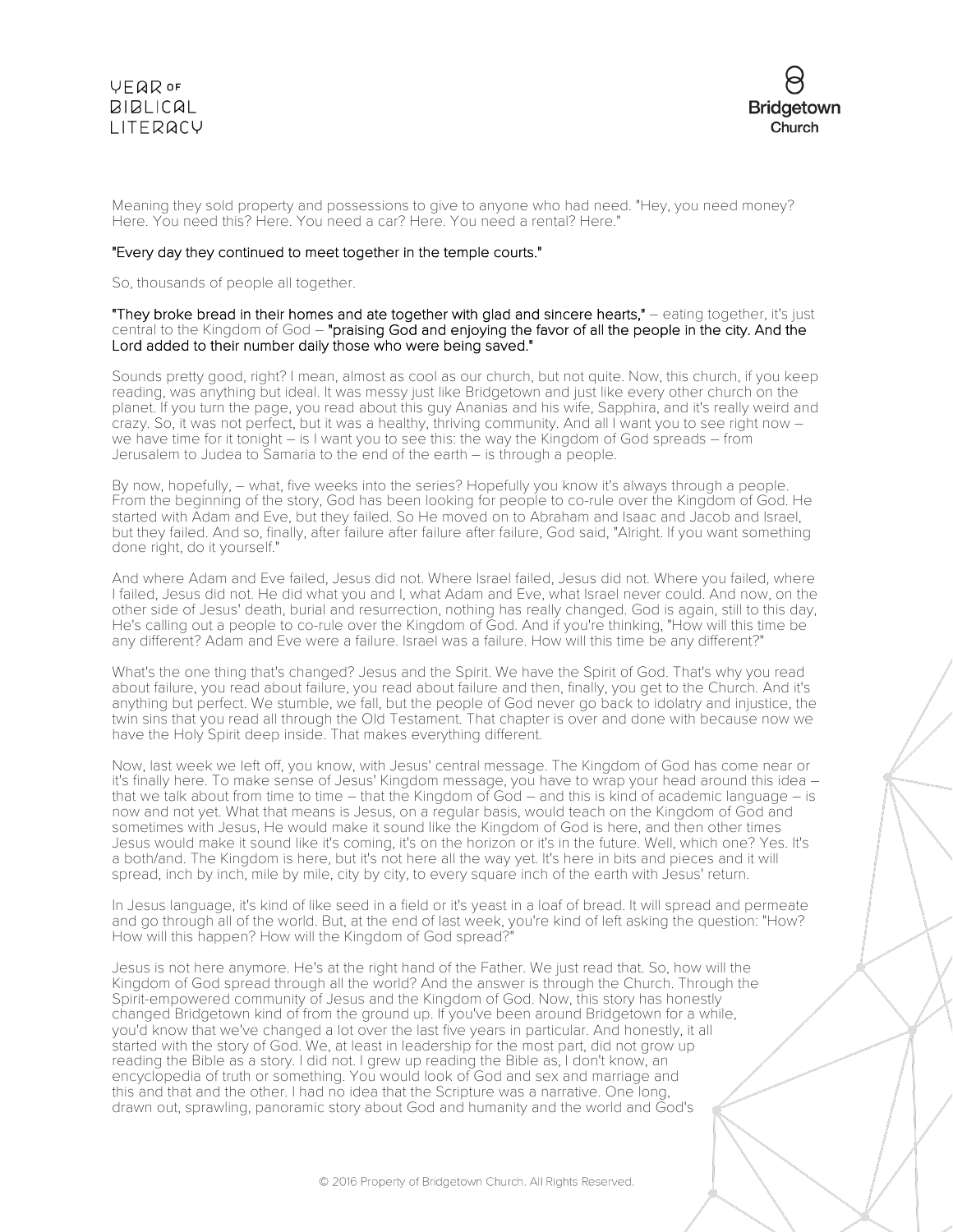



agenda to put the world to rights.

So, when myself and a number of other leaders started to wake up to kind of the grand, sweeping narrative of Scripture for the first time – and I was 25, 26 or something like that – it's honestly like I was born again again. It was just this really fantastic time in my life. It's like I'd read the Bible since I was a kid and I'd never really read the Bible. So, I was just reading right and left and eating it all up and reading everything that I could get my hands on. But, after a year or two – at first it was, "Oh, this is great. We love the Bible as a story and all this stuff, narrative and theology." But, after a year or two, we started to realize that the way we did church – which, at that time, Bridgetown was very much an event-based church. A Sunday-based, you come, you do your thing, you watch, hopefully you make a friend or two or ten or whatever, but then, essentially, you go back to your life and you follow Jesus kind of all by yourself.

We started to realize, man, that does not line up with the story of God. Jesus dying and rising was not to put on a really good event every Sunday night, it was to usher in the Kingdom of God, to call into existence a new humanity of men and women and brothers and sisters, a family of God to embody the Kingdom, to put flesh and blood on the Kingdom of God and to spread it to every corner of the world.

So, we started to make changes. A number of years ago we made the change to missional communities, and it has been, as you know, a long, hard road. But, I would not trade it for the world. And here's a few of the things we've come to believe about the church. If you're taking notes, maybe write this down. And if not, maybe check your email. First off, – that was lame. Okay. No love. I love you, you don't love me back. Alright. Great.

First thought is this, and all of this is really kind of straight down the middle. So, just stay with me. We follow Jesus in community. Or, put in the negative: we can't follow Jesus alone. This needs to be said, in particular, in Portland. You know, America – we all know this – is, without a doubt, the most hyper-individualistic society in the world. Most sociologists argue in human history. And then, on top of that, Portland and the Pacific Northwest really are, depending on who you talk to, the most hyper-individualistic parts of our entire country. What this means for the Church – and this is just the air we breathe, right? So, what it means for the Church is that, you know, we come on Sunday night and we want to make a friend or two or three and hang out, but for the most part, we just kind of want to do our own thing. But, it does not work that way.

Jesus did not have, you notice in the story, a disciple. Jesus and Peter. No. He had disciples. It was never singular; it was always plural. Think back to that story. He called how many? Twelve. And twelve became seventy and seventy became a few hundred and a few hundred became a few thousand and a few thousand became now billions and billions of people around the world. That group of twelve was the original missional community, and community is the matrix for discipleship. It's where we flesh out the way of Jesus. It's where we are shaped to become more like Jesus. You know, most of Jesus' teachings are on relationships. In particular, if you have ever read the Sermon on the Mount. So, put simply, just to say it straight up, you can't live the way of Jesus if you're not in community, because most of the New Testament is about how you live in community well.

So, if you're not, you can't actually follow Jesus. And when I say "community," I don't just mean friends. Most of you have friends. If not, sorry. I don't just mean friends. I mean, "I'm in community." Ongoing, in-depth, up close and personal relationships with people that you may like and get along great with or you may struggle with. But, people that you are in it together with. Male, female, young, old, but you actually do life with around the Kingdom of God. That is what I mean by community. I know so many people, extroverted, social, happy, life-of-the-party people that are not actually in community and don't actually have that. Friends all over the place, but don't actually have community. And that is where the Kingdom of God – where the rubber meets the road is in community. We follow Jesus together.

Secondly is this thought: the Church isn't – and you all know this, but think with me. The Church isn't an event to consume, but a community to participate in. Church is not just a two-hour thing on Sunday nights here at FBC. Church is a community of people who do life together all week long. The Sunday gathering is great, but this is just the tip of the iceberg. There's so much that you cannot see right now in this room. So much depth of relationship and justice and kingdom and life and discipleship together. So, if this right here is all you know of church – if you come here on Sunday nights and you like it or you don't really like it or whatever, but you're here and you have a few friends, that's great. We're happy you're here. But, if you're not in community, that's not how you live, then you are missing out.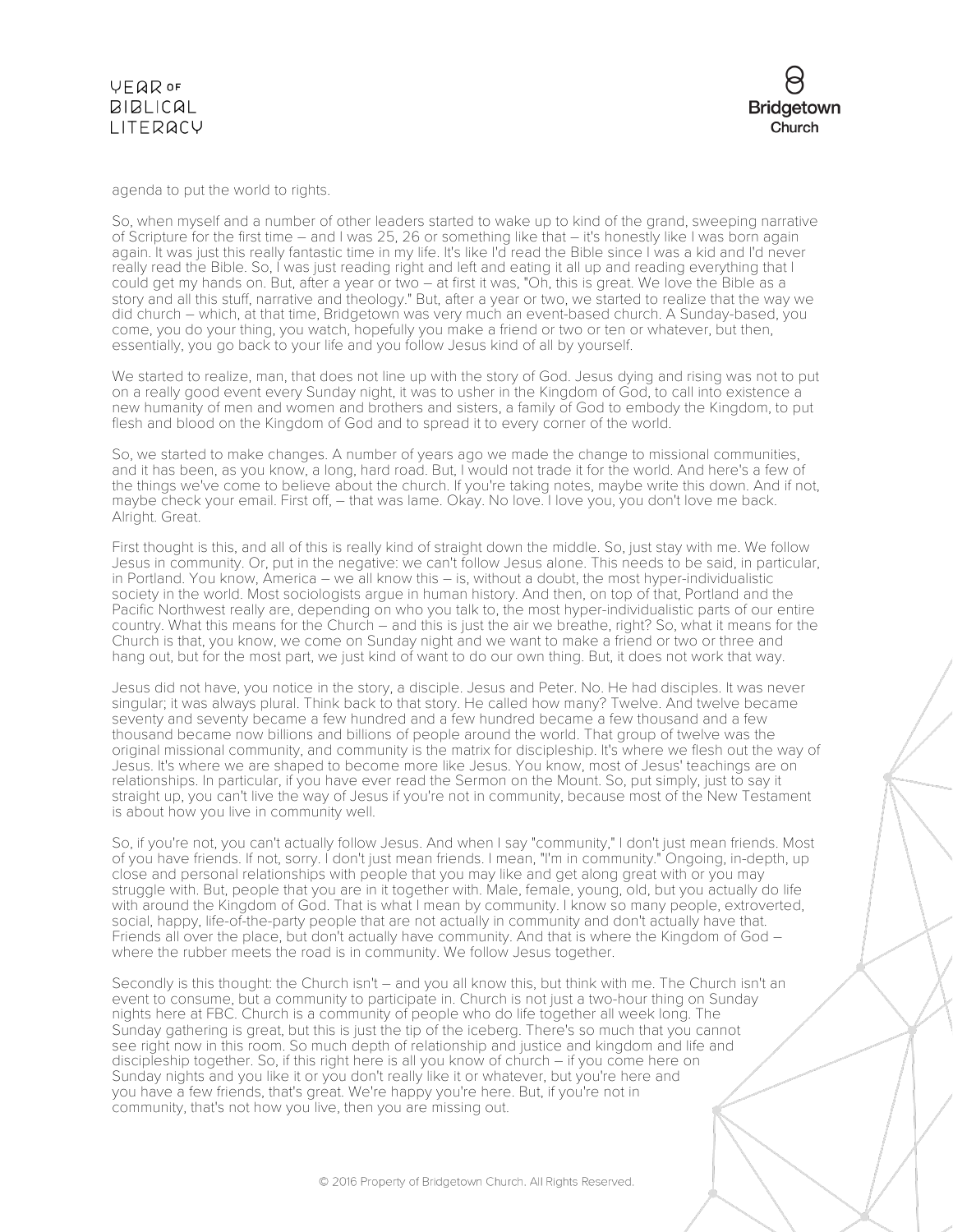

This is especially true at Bridgetown just because of the way we are set up. The best way to think about Bridgetown is as a network of missional communities. All sorts of reasons for that. The main one is just our size. We're not a megachurch at all, but we are large enough that event-based church doesn't work for community here. So, if we were 100, 200, 300 people, we would have events all the time. You know, moms at the park every Thursday morning or Saturday afternoon ultimate Frisbee or men's book study on Thursday morning. We would do events all the time and you would walk into a room with 20 people and you would make friends and start to do life together. But, that just doesn't work with our community. There's too many people. So, the way we're set up, the way we operate is we do life with a group of people, 10, 20 or 30 people, usually in a neighborhood, but not always, and then, on Sunday night, we all come together and you kind of think about your missional community as your family and Sunday night kind of as your tribe.

Our dream is that, if somebody were to ask you from another church, from another city or whatever, "Hey, tell me about your church. Tell me about Bridgetown," our dream is that you would not start with the twohour gathering. "Oh, wow. We don't have pour-over coffee, but actually, the coffee is roasted by a dude in our church and it's his non-profit and all the profits go to this thing. And our music is like Bethel meets techno – I don't even know what it is, but it's great."

Whatever. And our dream is that, instead of that, you would say, "Oh, my church? Well, there's 17 of us. We live in Northeast. We share a meal every Wednesday night, but we see each other kind of all the time. And some of us get along really well, some of us don't really like each other that much. But, we're following Jesus together. And, actually, that's really good and healthy and the way it brings out the good and the bad and the ugly with us. And we really have a heart for the foster care system. So, once a month, we do this foster parent's night out together as a community in our neighborhood. And we just really want to see the Kingdom of God come.

"Oh, yeah. And then on Sunday night we get together with a whole bunch of other people at this thing downtown. It's pretty cool."

That's our dream. That that is how you would think about church and about Bridgetown in particular. But, to do church this way, it cuts into what the New Testament writers call "the flesh." I'm not sure if you're familiar with that language. The flesh is, essentially, what you feel and what you want apart from the Holy Spirit. And, the reality is we don't always feel like community. We don't always want community. It's much easier to come to Sunday nights and consume than it is to show up on a Tuesday night or whatever and eat a meal and share life and do life with people all week long. Especially if you're not great friends with your community. I just want to say this. I don't think I've ever said this on a Sunday night. What happens a lot at Bridgetown is people come and usually they come because they like the gathering or whatever and then they hear all about missional community and they're like, "Oh, okay. We need to do that and go through basics class and end up in a missional community."

And sometimes, it just clicks. I mean, it's like people are the best of friends and go on to make relationships that last a lifetime – we're five years old as a church, but hopefully last a lifetime. It's just this match made in heaven. And then other times, it's not like that at all. It's just awkward and weird and you don't really click with people or you click with some people but not other people, and it's just this kind of thing. I just want to say tonight that that is okay. That's okay. Your community doesn't have to be your best friends. We talk a lot around here about the different between friends and family. Friends are a people that mirror you back to yourself. Friends are a people you naturally kind of gravitate to, you enjoy, you like to be around. Usually, not always, your friends dress like you, talk like you, think like you, vote like you, listen to the music you listen to, live in the neighborhood you live in or think is cool.

Usually you meet somebody and you're like – this just happened to me last week. I met this guy and I really liked this guy. I'm like, "Why do l?" It's just like instant love for this guy. And I'm like, "He reminds me of me. No wonder I like you so much."

And that's not bad. Like, I'm not down on friendship at all. I have a couple just really amazing friends. Dave was here a few weeks ago and, that guy, I just love like a brother. My friend Johnny in London. Oh, I miss him so much. I have some really good friends. Gerald is a great friend. I have some really great friends. But, that's a little bit different than family, right? Family is kind of just people that you're born into, for good or for bad. And maybe you love your family and you get along great with your family and you're so into your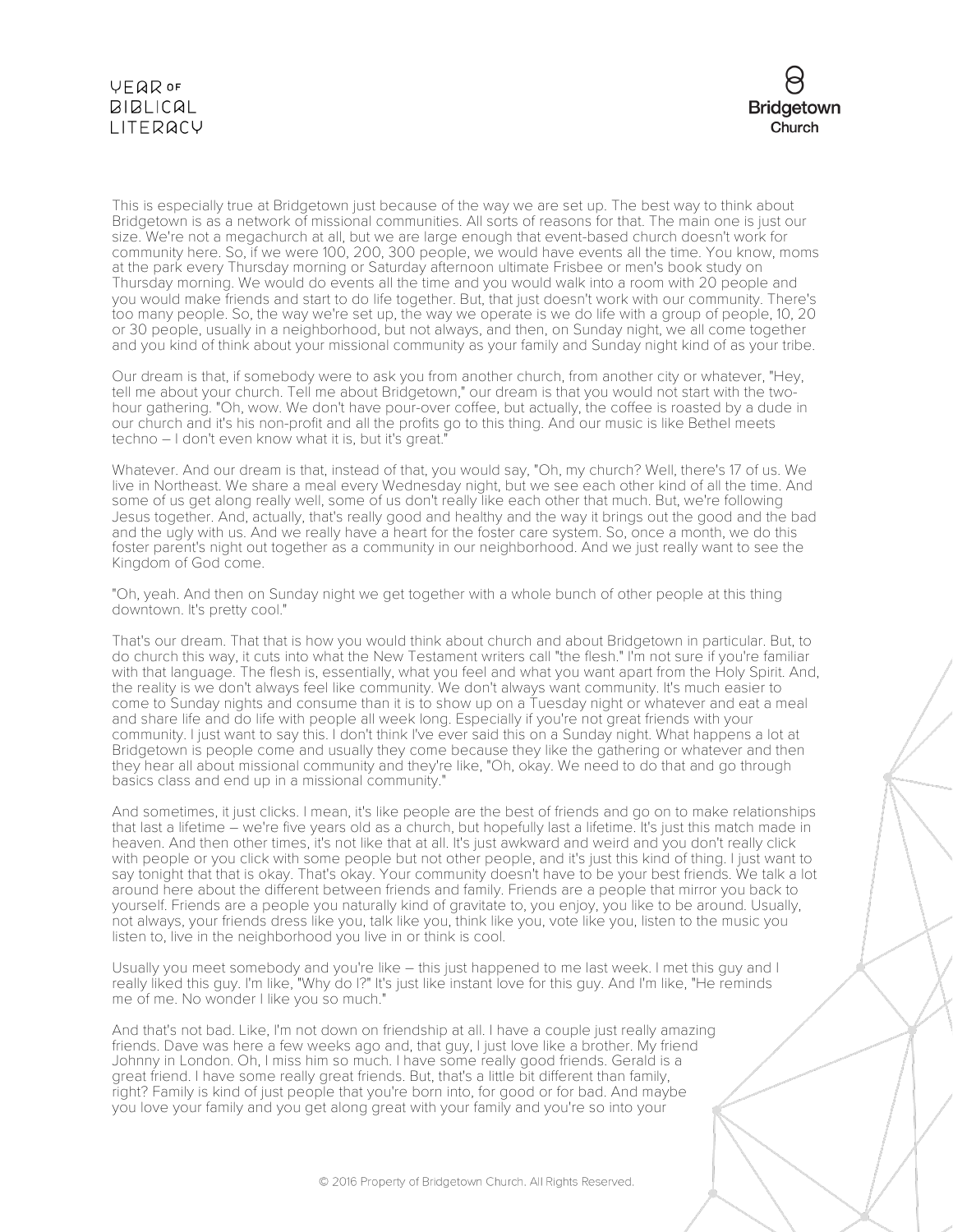

family or maybe it's not that way at all. But, it's people that you're in relationship with over a long period of time. In fact, you know, a sign of maturity in community is diversity. I want to say that again. A sign of maturity in community is diversity.

I have some people come to me, you know, who are new to the church and say, "Okay. John Mark. I want a missional community in this neighborhood for young married couples married less than five years, no longer, – no kids, that's just weird – that meets on Thursday nights. Go."

I go, "Okay. Here. So, you just want to hang out with yourself? Great. Have fun."

Now, there's nothing wrong with that. If that's your crew, if that's how you roll, there's nothing wrong with that. But, if you only spend time with people who are like you and if you only spend time with people you like and you get along with and you enjoy and who are the same kind of ethnicity, same socioeconomic strata, same stage of life, that's fine. That's great. Don't worry about it. But, you will not grow and mature at the same rate you would if you were to spend time with people from across the spectrum in the Kingdom of God. Old, young, married, single, act together, act not together. Like, the whole thing. So, just think about that for your missional community and also for your life. All I'm saying right now is that, you know, your missional community doesn't have to be your best friends. That's just fine. You don't even have to feel bad about it. That's not the point.

The point is, listen, we want to follow Jesus. We can't do that alone. We have to do that with other people. So, at some point, you have to pick a group of people and say, "Man, we are going to intentionally follow Jesus together. We're going to practice the way of Jesus together over a long period of time as family. We're going to be brothers and sisters with the Father as our God and we're going to do all of that together."

So, we follow Jesus in community, first. Second, community is not an event to consume, but a community to participate in. And then, finally, I just want to say – and I know I say this a lot – life is better in community. Life is better in community. Yes, community is hard work at times, it's awkward, it's frustrating, it's a pain in the neck at times, but it's so much better. Like, we need a balance of idealism and honesty about community and about church. Idealism: we need to say like, "Hey, life is better in community. You were made, from the beginning of the story, for in-depth relationships with other people."

But also, honesty: community is not an easy way to live. Both are true. If all we have is honesty, nobody really wants to be a part of it. But, if all we have is idealism, then people get, you know, I think turned off by community and slip into disillusionment or disenfranchisement or people start to talk about "the Church," this amorphous blog out there. I'm like, "What do you mean by 'the' Church? You mean that one person who hurt you or what? What is 'the' Church?"

Or, this happens even more often, people migrate from community to community to community to relationship to relationship to relationship in search of relational utopia. And, as hopefully you know by now, it does not exist, because you are there. So, it does not exist and we never learn to do life with a group of people over a long period of time. You know, I just got back, as I said, from South Africa, and I was at this church conference that I was teaching at. It was this great church-planting movement. It's about 20-25 years old. They planted churches all over Africa, all over the world, in particular the southern hemisphere. It was just great crew people. Chris Wienand was there. Most of you know Chris. He's the one South African that comes to our church on a regular basis. He's a great guy. He's become like a second dad to me. I was with Chris for a few days and we had a great time.

Honestly, my main takeaway was just to watch this group of people, men and women, who have been in community now for 20-25 years together, who've been planting churches, who've been all about the Kingdom of God for not like a year or two or three – I mean, Bridgetown is like six years old – but who have been at it for 20-25 years. To watch the depth of relationship. These people and now their whole second generation. Kids that had grown up and uncles that had done weddings and life in community and together. It was just so beautiful. My last night there, we went to a cricket game, which was just so lame. Let me tell you. It was like four hours long and I could not figure out what was happening. I just had no  $\frac{1}{x}$  it was the weirdest game I've ever seen. And it was  $-$ I'm not a sport guy, but it was South Africa versus Australia, which apparently is one of just age old animosity and whatever.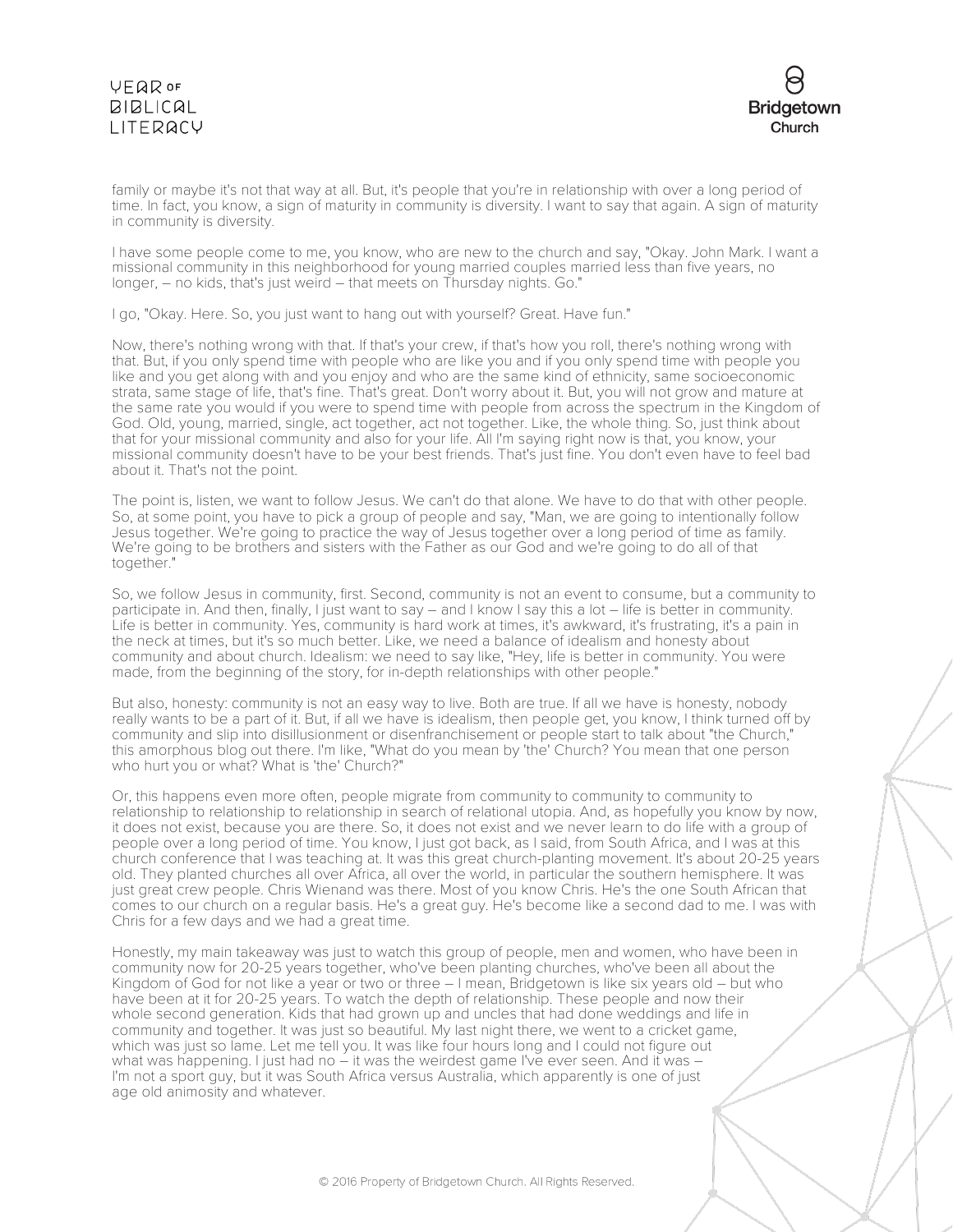

So, everybody was just freaking out and I'm just in the back laughing. I just thought it was so – no offense – weird. But, I was there and I'm sitting with about 12 of these guys who've been life together for 20 years or something like that. And I'm just watching these guys laugh and cajole each other and tell story after story. "Do you remember that time?" And talk about their marriage and talk about their life, and they were all in town – we were in Cape Town – for one of the pastor's wive's 50th birthday. That's what they were there for. They'd actually come to town for that. And I just sat there and, over and over again, I would say to these guys, "Man, what you guys have is really special." And almost to a time they would say, "Oh, man. But, we really had to fight for it. We really had to fight for it. There were times when I just wanted to, mmm, but we really had to fight for it."

And I just thought, "Man, I want that." Twenty years from now, I don't want to go to a cricket game. No desire to do that. But, I want to sit around with Matt and Anna and Ryan and the people in my community, with Dave and Ashley, with my friends and I want to say, "You know what? We've been through a lot together. There were times where we wanted to just... but, here we are. And we're still together. We're still practicing the way of Jesus. Not alone, but together."

There is something so beautiful and so compelling about that depth and longevity of relationship. And I think this deep ache that I have in my bones that we all have in our bones for community, I think it's from God. I think He put it there. It's what you and I were made for. This story is not only His story, but it's our story as well. When we look at the story of God as a whole, this is the part of the story that we live in. Right? If you think about the six chapters, we don't live in chapters one and two. Like, my name is not Adam and your name is not Eve. We don't live in the Garden of Eden. We don't live in chapter three. We're not in Israel. I'm not Abraham or Isaac or whatever. We don't even live in chapter four. We're not Peter, James and John in first century Galilee. We live in chapter five. We live in the story of the Church. This part of the story calls its readers to participation, and this is kind of where I want to wind down tonight. To participation.

Last month, we used the analogy of how the Bible is kind of like a six-act play. Remember that? Creation, The Fall, Israel, Jesus, The Church, New Creation. And we used the analogy that we're kind of like actors in the play and the world is kind of like the crowd. But, here's the problem: we're missing the script for the second half of act five, The Church. We have the script for acts one, two, three, four – that's like the Old Testament and then the four Gospels, Matthew, Mark, Luke and John. And then we have the script for the first half of act five in the New Testament as you read about the church in Philippi and Ephesus and Corinth and Rome and how people were working out the way of Jesus in the first century.

And then we have the script for the last chapter in Revelation. We know where the story is going. We'll talk about that next week. But, we're missing the script for this little kind of intermediate time that you and I live in. So, our job, as actors in the play, is essentially like improve theater. It's to join and participate in the story and to act it out in our city and our time. Based on what we know of the story so far, based on the script so far that we have in the Bible and based on what we know is going to come, our job is to live into that story. But, for a lot of us, that is just not how we think about church. We think about church more, you know, like a movie we watch or something like that. Did you know that there are actually church reviews on Yelp? Did you know that? And I looked our church up this afternoon. We only have four stars. Come on, you guys. Get with the program. Door of Hope had five stars. We only have four. Like, what the heck? You know? And I was thinking, what would possess somebody to go onto Yelp and to rate a church without guile? How crazy is that? That's how so many people think about the Church.

Last night, Saturday night at the Comer house, is Saturday movie night. At the end of Sabbath, we all watch a movie. So, usually it's Star Wars. Might as well just call it Star Wars night. But, last night we watched the latest Pixar film, The Good Dinosaur. Anybody see that? Why are you clapping? It was the dumbest movie. That was the first – no offense, whoever you are – dud. I can't think of another. Is there another Pixar dud? I can't...

## [Congregation]: Cars

Oh, Cars. Oh. No, that's a good movie, it's just really dumb. It's a good movie though. Anyway, so, you know, we're watching this film. It's me – I just started a controversy here. We're watching this film and it's me and it's my kids and even my wife, half way through, was like, "I'm going to go do the dishes." Like, when she says that, you know it's bad. So, we get to the end of the movie and the credits start to roll and it was just, I mean, it was just lame The design was weird. It was cheesy. The characters were super stereotypical. The plot, like,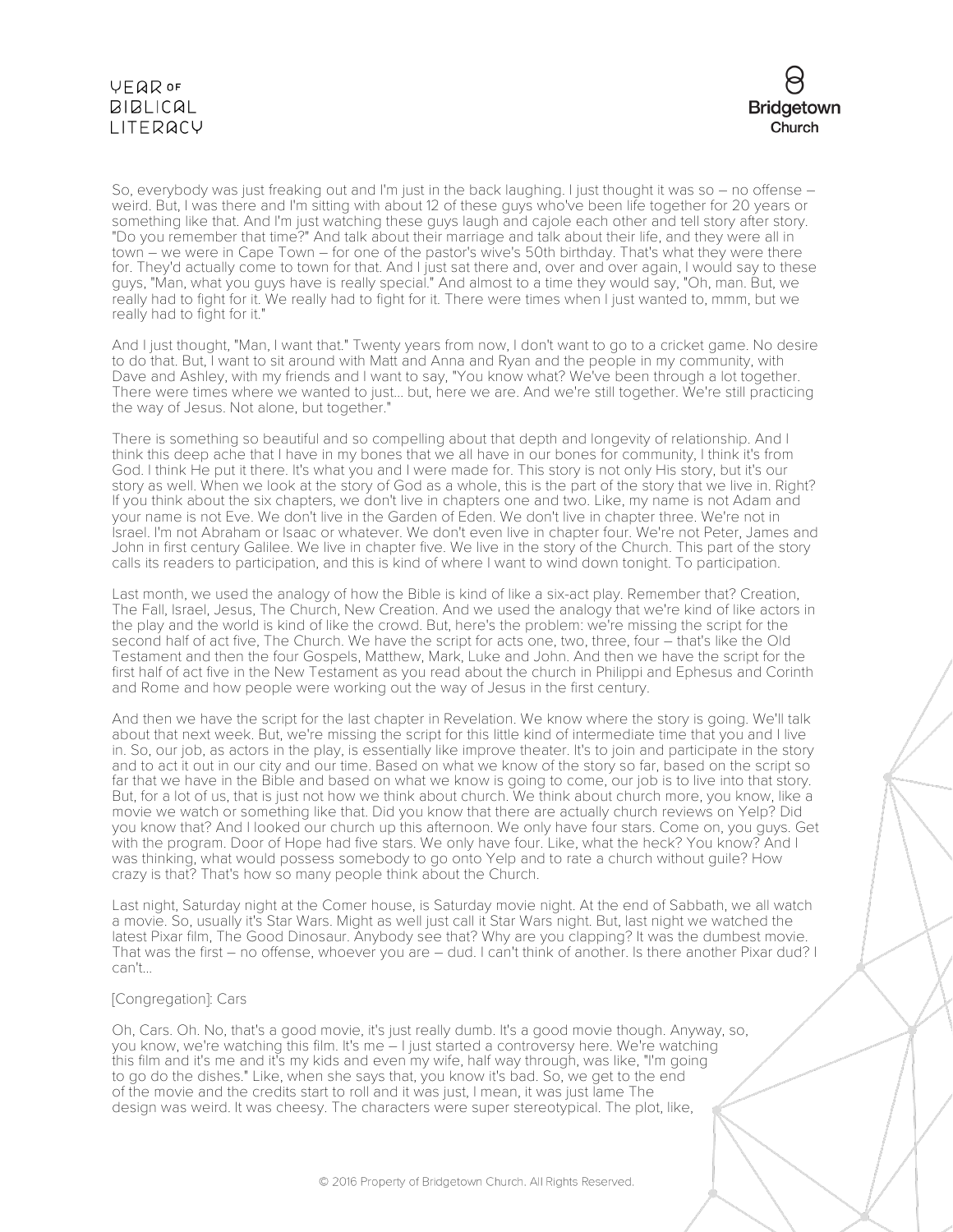

10 minutes in I could tell you exactly what was going to happen. So, it was just not, in my opinion, that great of a film.

So, I get to the end and the credits start to roll and I have my beautiful little kids, and the first thing I said is, "What a lousy movie."

And then I thought to myself, "Gosh. I am teaching my kids to consume and to critique."

But, that's because it's a story that I have no part in. So, I don't have a say in the plot or the script or the character development or what does or does not happen. I have no say. My role is passive, not active. All I can do is sit there and watch and like it or dislike it. I think that's how a lot of people come at the Church, like this thing that we watch that we consume. Honestly, I think that the spirit of consumerism is eating the Church alive from the inside out in America right now. It has to stop and it has to stop with our generation or we will go the way of Europe and all we will do over the next 50 years is manage decline, and I am not interested in that at all. This is not something that we come and watch, this is a community that we participate in. We're much more like actors on a stage than we are spectators in a movie theater. And I don't say this to shame anybody. This is me, this is you, this is all of us. I just want to say that the question for tonight is how do we live into this story?

For some of you, it means that you need to join a missional community. You're not in one. Maybe it's because you're brand new to the church or the city or maybe not. Maybe you've been around for months or maybe even for years and you're just still not there for whatever reason. I'm sure you have one. And so, I think the step for you is to sign up for basics. Come in, start to live and do life with other people, not alone. Remember, friends are great. But, it's a little bit different than a people that you say, "Let's follow Jesus together on a regular basis."

And then I think for others of us, the vast bulk of you and me, we are in a missional community. But, I think that maybe the call is just to reengage. You know? I've been wrestling with this over the last few days, and it hit me how apathetic I have become in my own community. So, I'm in a community like all of your leaders are. And I'm in it and we're actually about five years old as a community. The first two or three years were just like so fun. But then the last year or two, we've just been through a lot as a community. It's been really tough. So, I'm still there. Every single Tuesday night we share a weekly meal. "Hey, guys." I'm there, 110%. But yet, it hit me that, man, I've really just started to slide and I'm really not all that engaged. At least not in the relationships. One or two, but I'm not really all that there anymore. Because it's hard and I know my way around and we've been through it and so on and so forth. So, I've just been wrestling with this over the last few days and I really sense, at least for me, the Holy Spirit kind of calling me back to reengage to be the people of God.

At the end of the day, Church is not a building, it's not an event, it's a family. God is the Father. We're sons, we're daughters, we're brothers, we're sisters. Sometimes we get along great. Other times, we just want to scream at each other. The first thing Jude said when he walked into tonight – I hadn't seen him in a few hours – is, "Dad, Moses hit me right in the nose."

#### So I said, "You hit him back, right?"

You know? No. I didn't say that. That's just how it is, right? The best of friends, the worst of friends. Family. But, there's something just beautiful about family. As I was praying – I'll end here. Right before the gathering I was just praying and asking God about tonight and I just had, in my mind's eye, a Sabbath dinner. Every Friday night we start Sabbath right at sundown and we light the candles and we sit around the table. I was gone the week before last, but the week before that, Dave and Ashley Lomas were in town to teach here on Sunday, and they came into town early just to hang with our family and be friends. They came over for Sabbath dinner on Friday night and we just had this great night just sitting around the table. We ate for like four hours straight. It was so good and the kids were there and Dave and Ashley have become like an aunt and uncle and Jude was playing the piano and Sunday was doing her gymnastics moves and we were sitting around and we were talking about the good stuff in life and talking about the bad stuff in life and planning out summer vacation together. And it was just this – I didn't want it to end. Partly because I didn't want to do all those dishes at the end, but I just didn't want it to end. I just felt like the Spirit said, "That. That's what Church is right there."